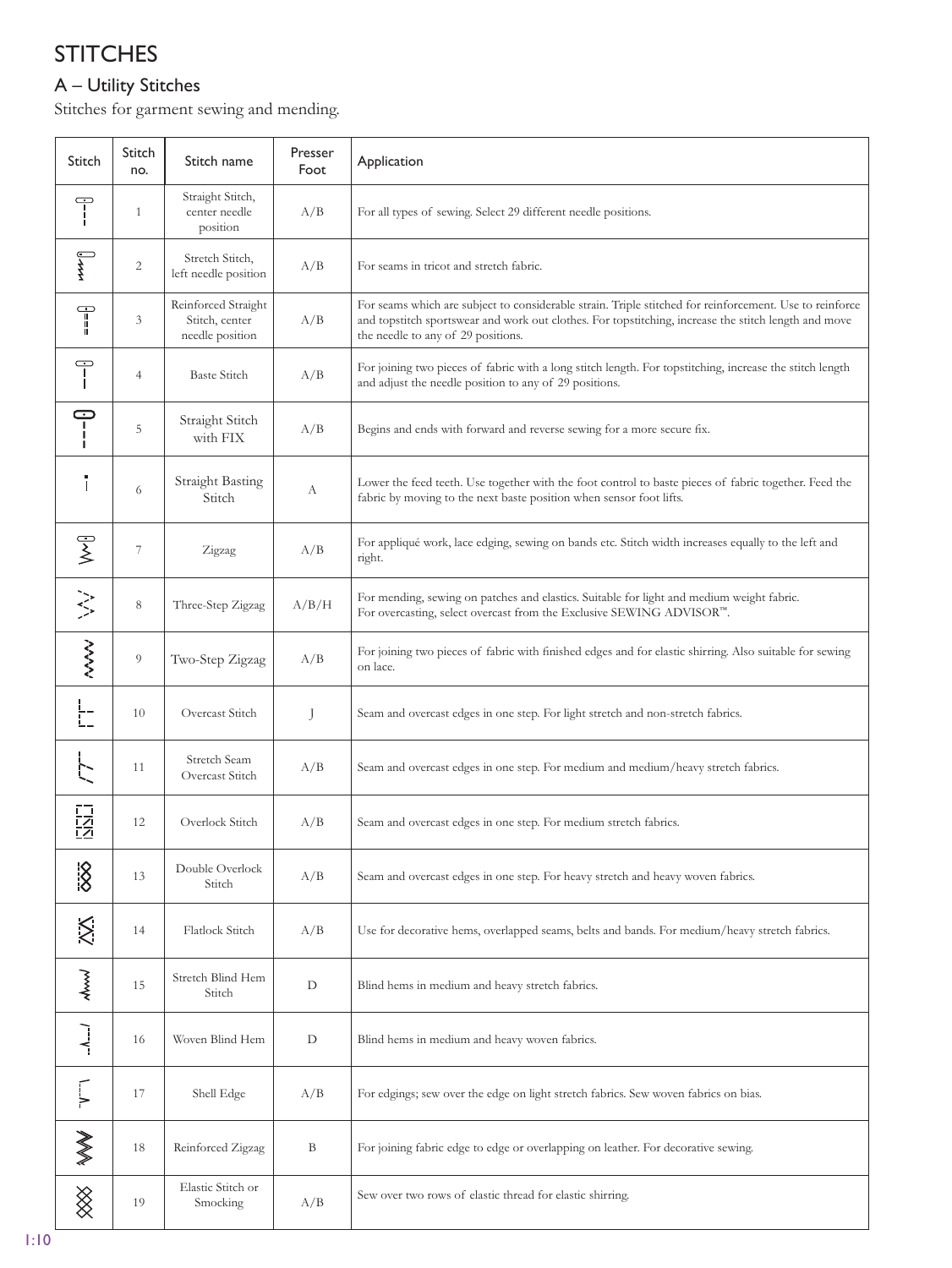| Stitch                                                                                                                                                                                                                         | Stitch<br>No. | Stitch Name                                 | Presser Foot                                               | Application                                                                                                                                          |
|--------------------------------------------------------------------------------------------------------------------------------------------------------------------------------------------------------------------------------|---------------|---------------------------------------------|------------------------------------------------------------|------------------------------------------------------------------------------------------------------------------------------------------------------|
| <b>NN</b>                                                                                                                                                                                                                      | 20            | Elastic/Casing Stitch                       | A/B                                                        | For overlapped seams in tricot. To sew casing over narrow elastic.                                                                                   |
| $V_{\lambda}$                                                                                                                                                                                                                  | 21            | <b>Bridging Stitch</b>                      | A/B                                                        | For joining two pieces of fabric with finished edges and for elastic shirring.                                                                       |
| <br>                                                                                                                                                                                                                           | 22            | Bartack<br>(manual)                         | A/B                                                        | Reinforce pockets, shirts openings, belt loops as well as at lower end of a zipper.                                                                  |
|                                                                                                                                                                                                                                | 23            | <b>Belt Loop Stitch</b>                     | А                                                          | For securing belt loops.                                                                                                                             |
| $\left\langle \right\rangle$                                                                                                                                                                                                   | 24            | Three-Step Zigzag                           | J                                                          | For overcasting, mending, sewing on patches and elastic.Suitable for light and medium weight<br>fabrics.                                             |
| 鷳                                                                                                                                                                                                                              | 25            | Darning Stitch<br>(forward and<br>backward) | A/B                                                        | Darn and mend small holes in work clothes, jeans, tablecloths and more. Stitch over the hole,<br>press reverse for continuous darning and auto stop. |
| E                                                                                                                                                                                                                              | 26            | Darning Stitch<br>(side to side)            | A/B                                                        | For mending small tears.                                                                                                                             |
| T                                                                                                                                                                                                                              | 27            | <b>Bartack Buttonhole</b>                   | Sensor One-Step<br>Buttonh. Foot/C                         | Standard buttonhole for most fabric weights.                                                                                                         |
| ◑                                                                                                                                                                                                                              | 28            | Round End<br>Buttonhole                     | Sensor One-Step<br>Buttonh. Foot/C                         | For blouses and children's garments.                                                                                                                 |
| $\frac{ \mathbf{x} \times \mathbf{x} }{ \mathbf{x} }$                                                                                                                                                                          | 29            | Medium Reinforced<br>Buttonhole             | $\mathsf C$                                                | For medium and heavy fabrics                                                                                                                         |
| Į                                                                                                                                                                                                                              | 30            | Heirloom<br>Buttonhole                      | Sensor<br>One-Step<br>Buttonhole<br>$\text{foot}/\text{C}$ | For "hand look" on fine and delicate fabrics.<br>Tip: For jeans buttonholes, increase length and width of the buttonhole. Use thicker thread.        |
| 美非                                                                                                                                                                                                                             | 31            | Rounded Heirloom<br>Buttonhole              | Sensor One-Step<br>Buttonh. Foot/C                         | For hand look on fine and delicate fabrics.                                                                                                          |
| 最终                                                                                                                                                                                                                             | 32            | Keyhole<br>Buttonhole                       | Sensor One-Step<br>Buttonh. Foot/C                         | For tailored jackets, coats, etc.                                                                                                                    |
| The Contract of the Contract of the Contract of the Contract of the Contract of the Contract of the Contract of the Contract of the Contract of the Contract of the Contract of the Contract of the Contract of the Contract o | 33            | Heavy Duty<br>Buttonhole                    | Sensor One-Step<br>Buttonh. Foot/C                         | With reinforced bartacks.                                                                                                                            |
|                                                                                                                                                                                                                                | 34            | Leather Straight Stitch<br>Buttonhole       | A/B                                                        | For leather and suede.                                                                                                                               |
|                                                                                                                                                                                                                                | $35\,$        | Bound Buttonhole<br>(Straight Stitch)       | A/B                                                        | With extra cutting space for bound buttonholes.                                                                                                      |
| $\odot$                                                                                                                                                                                                                        | 36            | Automatic Button<br>Sewing                  | No presser foot                                            | For sewing on buttons. Set the number of stitches on the TouchScreen.                                                                                |
| 美学                                                                                                                                                                                                                             | 37            | Eyelet                                      | $\, {\bf B}$                                               | For belts, laces, etc.                                                                                                                               |
| 小き                                                                                                                                                                                                                             | 38            | Teardrop Eyelet                             | B                                                          | For laces and embellishment.                                                                                                                         |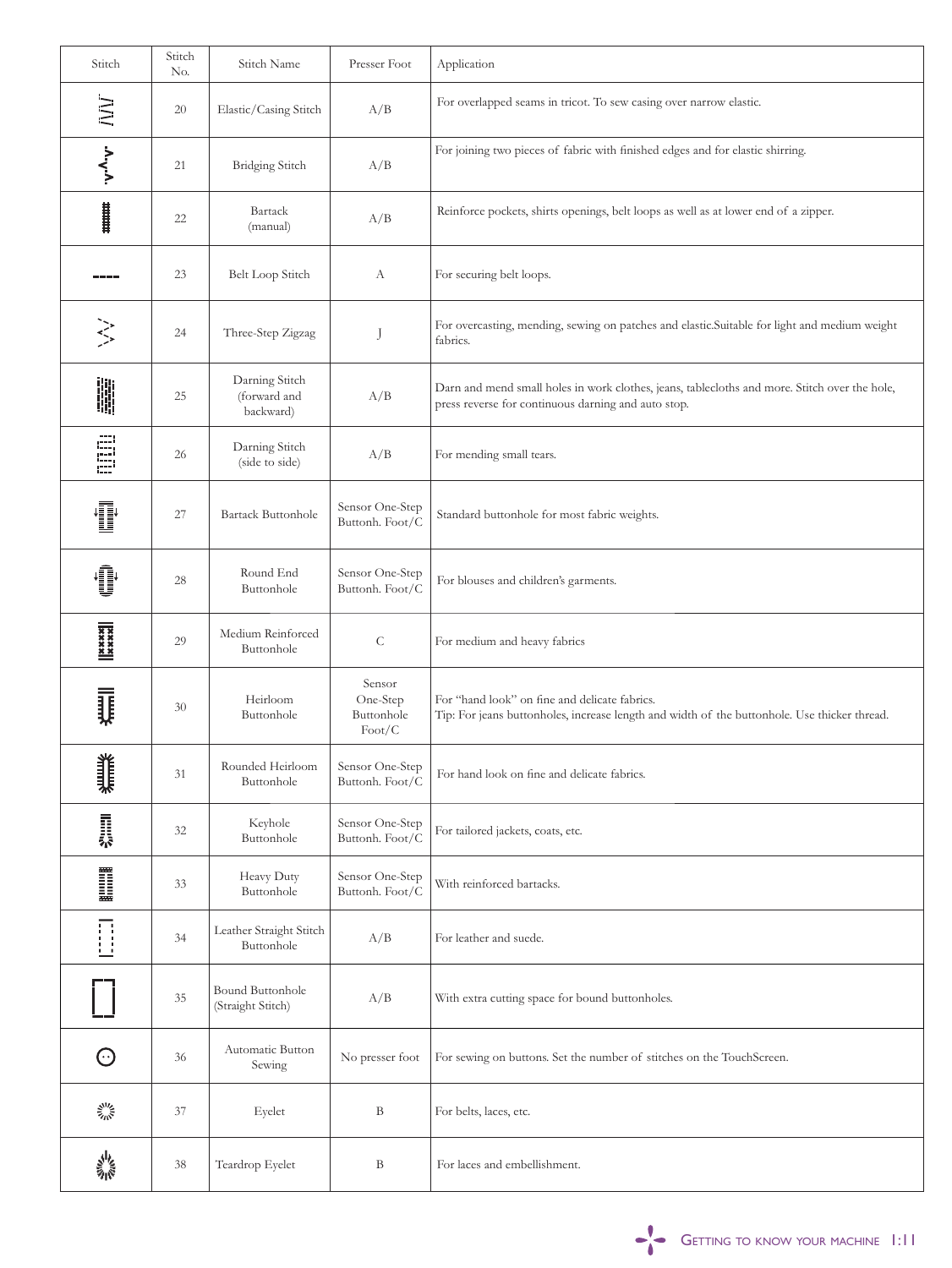## A - Utility Stitches

Stitches for garment sewing and mending.



#### **B** - Satin Stitches

For decorative sewing and appliqué.

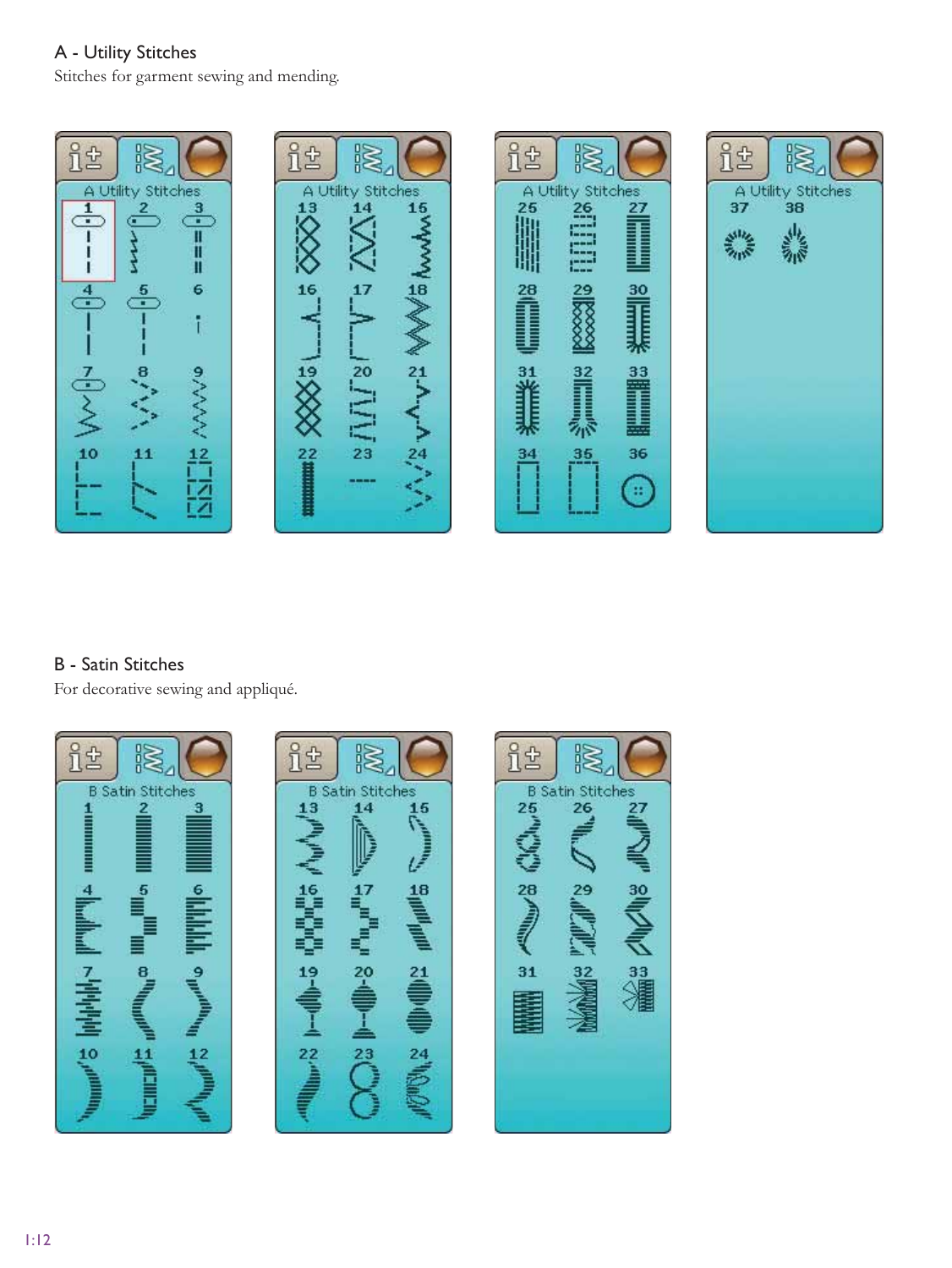### C - Heirloom Stitches

For hemstitching, smocking and sewing on lace, trims and more. Some stitches can be used with a wing needle.



## D - Quilt Stitches

Stitches for all types of quilting techniques.

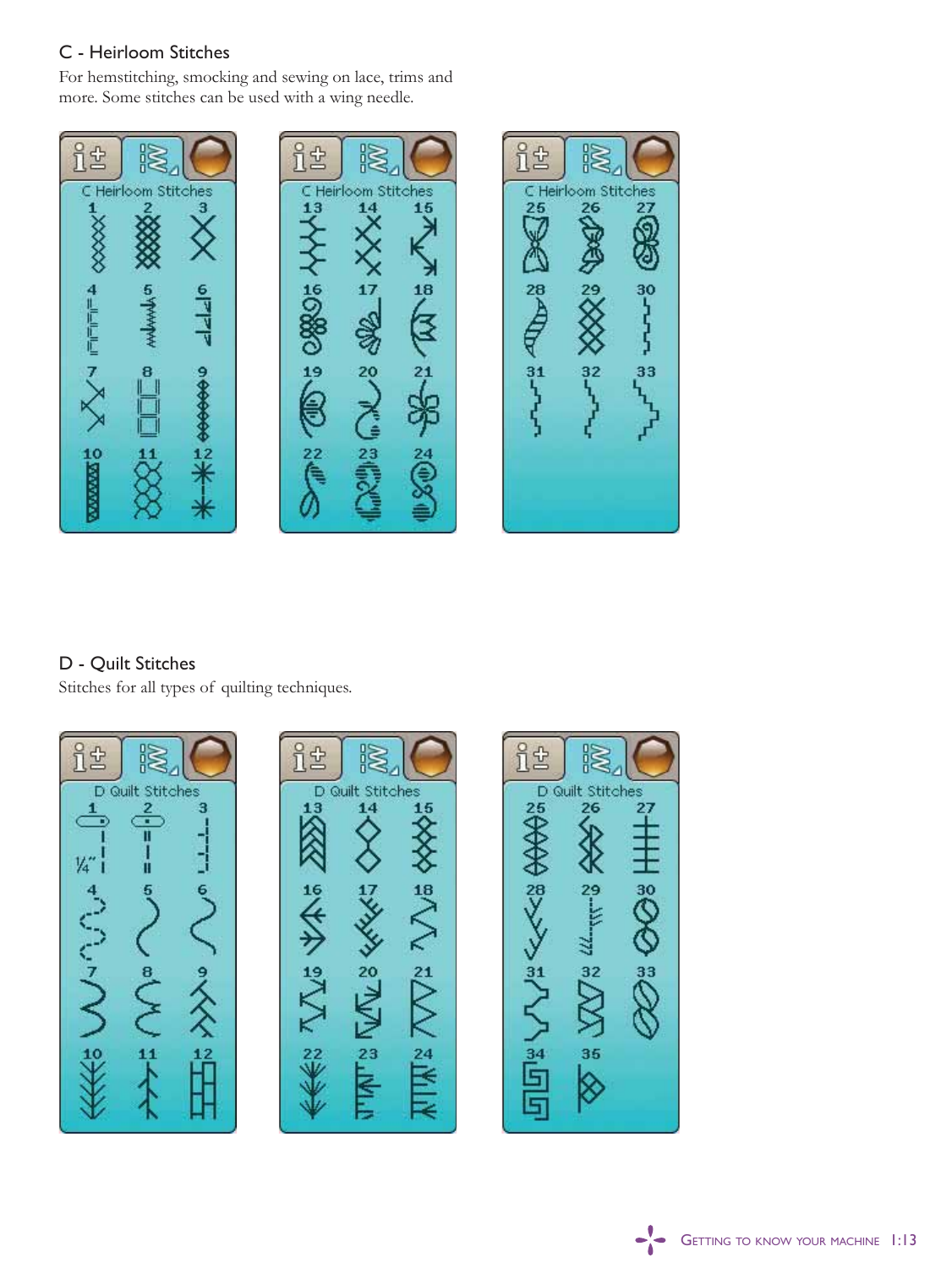#### E - Vintage Stitches

A selection of quilt stitches for crazy patch quilting and decorative stitching.



### F - Decorative Stitches

For decorative sewing.

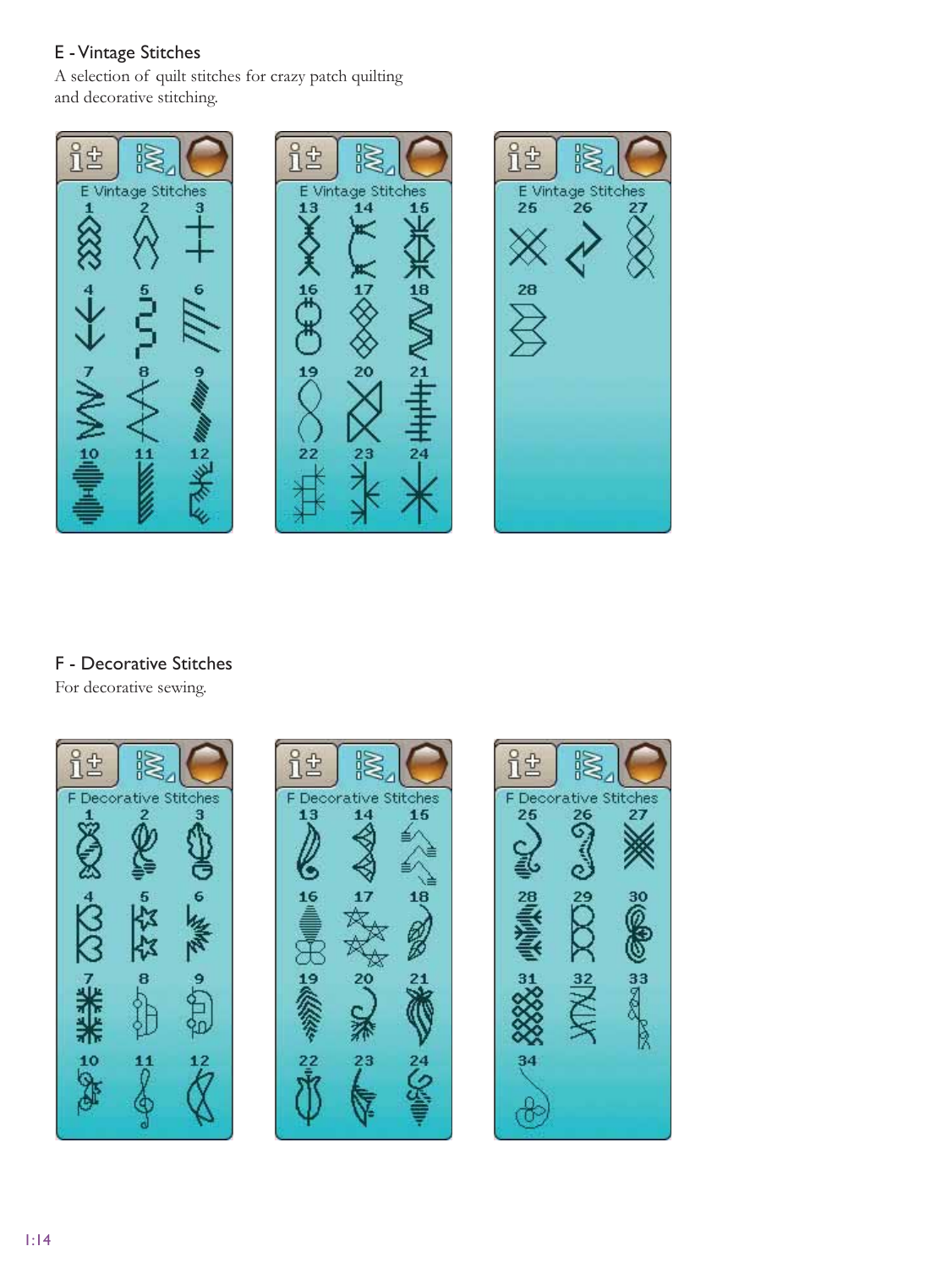#### G - Specialty stitches

Sew special techniques including candlewicking and edging. Extra accessories may be needed. Use Quick Help for detailed information.



### H - Tapering stitches

These stitches can be used for tapering.





 $\frac{1}{2}$